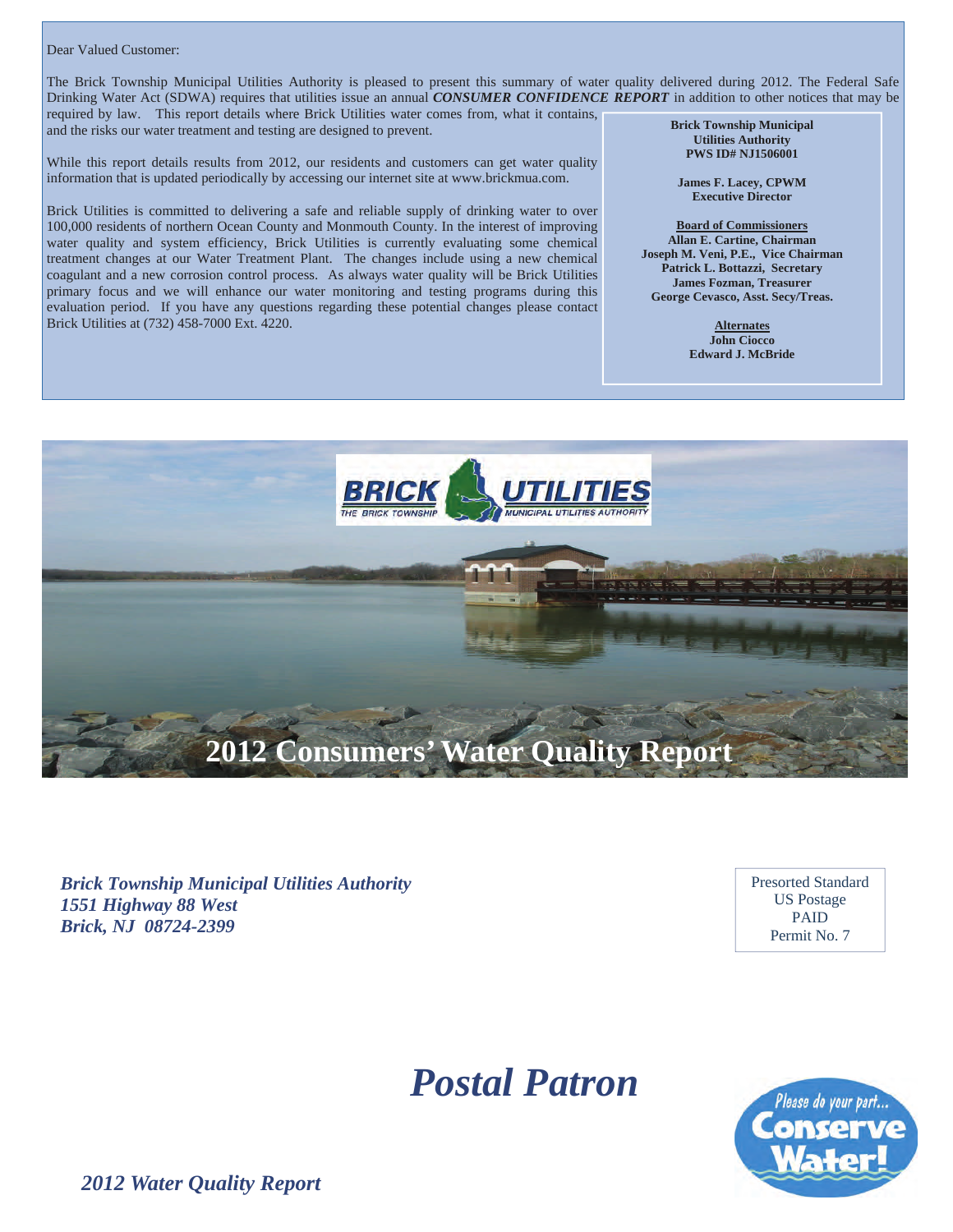## *Overview*

In 2012, Brick Utilities continued participation in the Partnership for Safe Drinking Water, a national initiative to help achieve operational excellence in surface water treatment. The Partnership is a voluntary cooperative effort between the U.S. Environmental Protection Agency, AWWA and other drinking water organizations, with more than 200 surface water utilities throughout the United States.

Brick Utilities maintains a laboratory that is certified by the New Jersey Department of Environmental Protection. The laboratory, which has operated continuously since 1975, is a key component of Brick Utilities Comprehensive Water Quality Monitoring Program. The Authority conducts monitoring of its source water treatment process and finished water in excess of the number and types of tests that are required by state or federal regulations. The Authority believes that a comprehensive source water testing program is essential, considering that 74% of the water that is treated comes from the Metedeconk River. The river is fed by a 70-square mile watershed that is subject to both natural and manmade contamination, which can cause the quality of the source or untreated water to change.

#### *Water Source*

Brick Utilities treats approximately 3.5 billion gallons of water each year. In addition to water from the Metedeconk River and Brick Reservoir, the Authority draws water from high volume wells that tap into the Potomac-Raritan-Magothy Aquifer. These wells are nearly 2,000 feet deep and are not influenced by surface phenomena. The Authority also draws a relatively small amount of water from the Cohansey Aquifer.

The New Jersey Department of Environmental Protection (NJDEP) has completed and issued the Source Water Assessment Report and Summary for public water systems, which is available at www.state.nj.us/dep/swap or by contacting the NJDEP, Bureau of Safe Drinking Water at (609) 292-5550

The source water assessment performed on our three sources determined the following:

|                              |              | Pathogens |   |   | <b>Nutrients</b> |   |   | Pesticides |   |   | Volatile<br>Organic<br>Compounds |   |   | Inorganics |   |   | Radio-<br>nuclides |   |   | Radon |   |   | Disinfection<br><b>Byproducts</b><br>Precursors |  |
|------------------------------|--------------|-----------|---|---|------------------|---|---|------------|---|---|----------------------------------|---|---|------------|---|---|--------------------|---|---|-------|---|---|-------------------------------------------------|--|
| Sources                      | H            | M         | L | H | M                | L | H | M          | L | H | M                                | L | H | M          | ⊾ | H | M                  | L | H | M     | ┻ | H | M                                               |  |
| Wells - 11                   |              | 6         | ວ |   |                  | 4 |   | m          |   |   |                                  | 4 | 与 |            | 4 | е | 4                  |   |   | £,    |   | × | 4                                               |  |
| <b>GUDI - 2</b>              | $\mathbf{z}$ |           |   |   |                  |   |   |            |   | ٠ |                                  |   | ∍ |            |   | 2 |                    |   |   | 2     |   | ٠ |                                                 |  |
| Surface water<br>intakes - 1 |              |           |   |   |                  |   |   |            |   |   |                                  |   |   |            |   |   |                    |   |   |       |   |   |                                                 |  |

# **Susceptibility Ratings for Brick Township MUA Source**

The table provides ratings of high (H), medium (M) or low (L) for each contaminant category. If a system is rated highly susceptible for a contaminant category, it does not mean a customer is or will be consuming contaminated drinking water. The rating reflects the *potential* for contamination of source water, not the existence of contamination. Public water systems are required to monitor for regulated contaminants and to install treatment if any contaminants are detected at frequencies and concentrations above allowable levels. NJDEP found the following potential contaminant sources within the source assessment areas for our sources: underground storage tanks, known contaminated sites, cemeteries, discharge to ground/surface water permits, storm sewer permits, landfills. If you have questions regarding the Source Water Assessment Report or Summary please contact the Bureau of Safe Drinking Water at swap@dep.state.nj.us or call (609) 292-5550.

### *Explanation of Violations* - There were no violations.

### *Variances/Exemptions*

This water system was given a waiver by the NJDEP for exemption from monitoring for synthetic organic compounds (SOCs). SOCs include substances like pesticides, herbicides, and plasticizers. The waiver was given after the NJDEP performed extensive analyses on the Metedeconk River. Additionally, Brick Utilities has been permitted to reduce monitoring under the Lead and Copper Rule as a result of successful corrosion control efforts. The 2011's triennial sampling event demonstrated sustained corrosion control, allowing continued reduced monitoring.

### *Unregulated Contaminants*

The U.S. Environmental Protection Agency (EPA) is working to resolve several scientific issues that will allow it to set cryptosporidium safety standards. The Authority's testing performed on an annual basis in 2012 exhibited no detectable presence of cryptosporidium on any occasion. No precaution about the drinking water is currently needed for the general public. The Authority's water undergoes extensive treatment to include coagulation, sedimentation, and filtration. Cryptosporidium is effectively removed by filtration, consequently no finished water delivered by Brick Utilities has ever shown any presence of cryptosporidium.

#### **Key To Table (following page)**

*AL* = Action Level *TT* = Treatment Technique *ND* = None Detected *N/A* = Not Applicable

*MCL* = Maximum Contaminant Level *MCLG* = Maximum Contaminant Level Goal *NTU* = Nephelometric Turbidity Units *MRDL* = Maximum Residual Disinfectant Level  $pCi/l =$  picocuries per liter (a measure of radioactivity) *ppm* = parts per million, or milligrams per liter (mg/l) *ppb* = parts per billion, or micrograms per liter (ug/l) *MRDLG*= Maximum Residual Disinfectant Level Goal LRAA = Locational Running Annual Average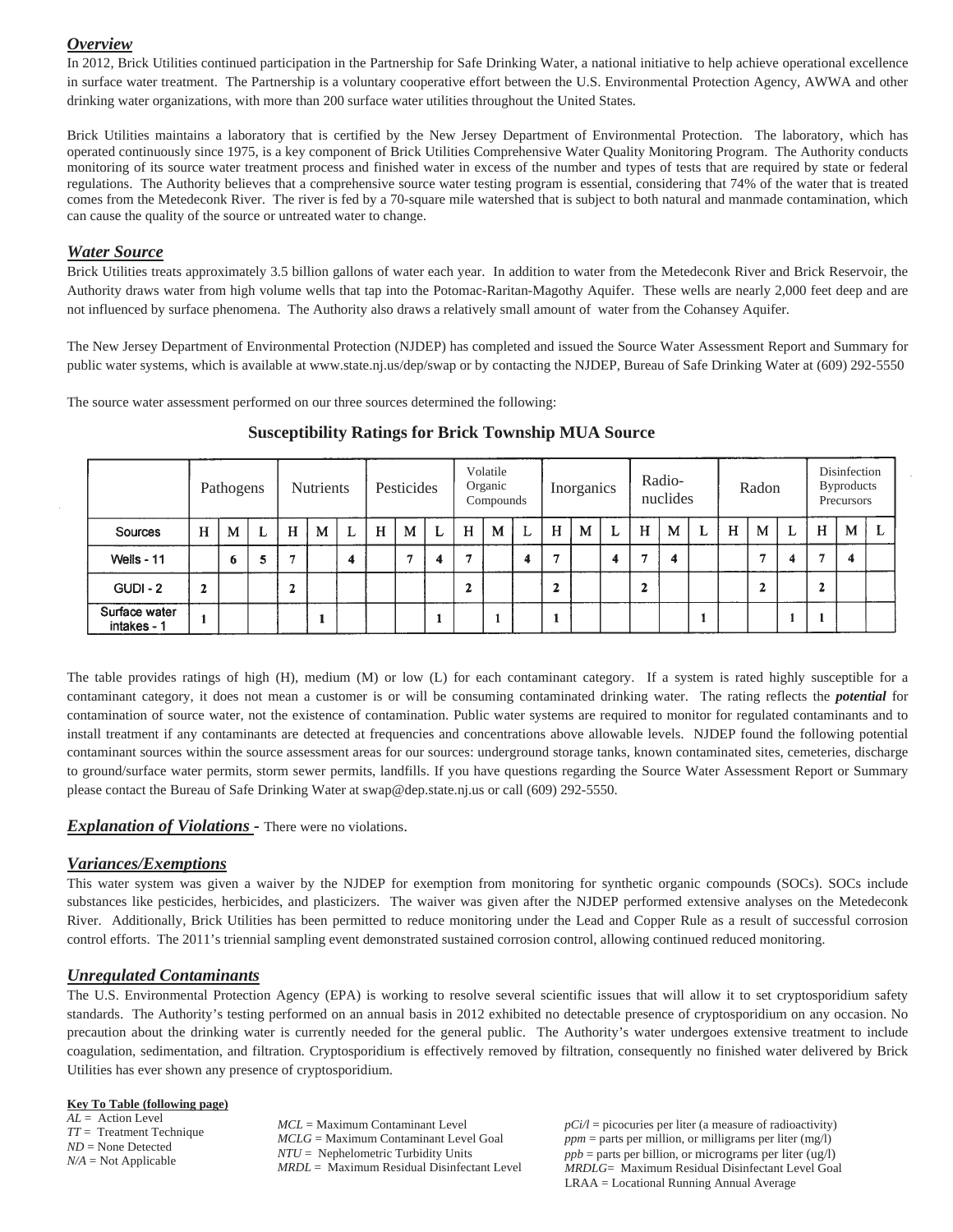**Some people may be more vulnerable to contaminants in drinking water than the general population. Immuno-compromised persons such as persons with cancer undergoing chemotherapy, persons who have undergone transplants, people with HIV/AIDS or other immune system disorders, some elderly, and infants may be particularly at risk from infection. These individuals should seek advice about drinking water from their health care providers. EPA/CDC guidelines on appropriate means to lessen the risk of infection by cryptosporidium are available from the Safe Drinking Water Hotline (800) 426-4791.** 

| 2012 WATER QUALITY REPORT - BRICK TOWNSHIP MUA - PWSID# NJ1506001 |                       |                                                          |                     |                           |                                          |                                                                                                                                                                                                         |  |  |  |  |
|-------------------------------------------------------------------|-----------------------|----------------------------------------------------------|---------------------|---------------------------|------------------------------------------|---------------------------------------------------------------------------------------------------------------------------------------------------------------------------------------------------------|--|--|--|--|
| Contaminant                                                       | Vio-<br>lation<br>Y/N | <b>Brick Twp</b><br><b>MUA</b>                           | Unit<br>Measurement | <b>MCLG</b>               | MCL                                      | <b>Major sources in Drinking Water</b>                                                                                                                                                                  |  |  |  |  |
|                                                                   |                       | MICROBIOLOGICAL CONTAMINANTS                             |                     |                           |                                          |                                                                                                                                                                                                         |  |  |  |  |
| <b>Total Coliform</b>                                             | N                     | 0%                                                       | % Samples           | $\mathbf 0$               | 5% of monthly<br>samples are<br>positive | Naturally present in the environment.                                                                                                                                                                   |  |  |  |  |
| Turbidity (1)                                                     | N                     | 0.039 Max<br>100% samples <0.3 max                       | <b>NTU</b>          | N/A                       | 95% samples <<br>0.3 NTU TT              | Soil runoff. Turbidity is a measure of cloudiness in<br>the water. We monitor it because it is a good indica-<br>tor of water quality. High turbidity can hinder the<br>effectiveness of disinfectants. |  |  |  |  |
|                                                                   |                       | <b>INORGANIC CONTAMINANTS</b>                            |                     |                           |                                          |                                                                                                                                                                                                         |  |  |  |  |
| Barium                                                            | N                     | 0.04                                                     | ppm                 | $\overline{2}$            | $\overline{2}$                           | Discharge of drilling wastes; discharge from metal<br>refineries; erosion of natural deposits.                                                                                                          |  |  |  |  |
| Fluoride                                                          | N                     | 0.05                                                     | ppm                 | $\overline{4}$            | 4                                        | Erosion of natural deposits; water additive which<br>promotes strong teeth; discharge from fertilizer and<br>aluminum factories.                                                                        |  |  |  |  |
| Copper (2)                                                        | N                     | 90th percentile: 0.08<br>$0$ sites $>$ AL                | ppm                 | 1.3                       | $AL=1.3$                                 | Corrosion of household plumbing systems; erosion<br>of natural deposits.                                                                                                                                |  |  |  |  |
| Lead $(2)$                                                        | N                     | 90th percentile: 7.6<br>$3$ sites $>AL$                  | ppb                 | 0                         | $AL=15$                                  | Corrosion of household plumbing systems; erosion<br>of natural deposits.                                                                                                                                |  |  |  |  |
| Nitrate (as Nitrogen)                                             | N                     | avg: 0.61<br>range: 0.22-1.39                            | ppm                 | 10                        | 10                                       | Runoff from fertilizer use; leaching from septic<br>tanks, sewage; erosion of natural deposits.                                                                                                         |  |  |  |  |
|                                                                   |                       | DISINFECTANTS AND DISINFECTION BY-PRODUCTS               |                     |                           |                                          |                                                                                                                                                                                                         |  |  |  |  |
| TTHM (total<br>trihalomethanes) (3)                               | N                     | STAGE1 Running Annual Average 43.8<br>range: 24.4 - 73.3 | ppb                 | N/A                       | 80                                       | By-product of drinking water disinfection.                                                                                                                                                              |  |  |  |  |
| HAA5 (Haloacetic<br>Acids) (3)                                    | N                     | STAGE1 Running Annual Average 28.9<br>range: 15.2 - 48.6 | ppb                 | N/A                       | 60                                       | By-product of drinking water disinfection.                                                                                                                                                              |  |  |  |  |
| TTHM (total<br>trihalomethanes) (4)                               | N                     | STAGE2 highest LRAA N/A<br>range: 30.7-64.1              | ppb                 | N/A                       | 80                                       | By-product of drinking water disinfection.                                                                                                                                                              |  |  |  |  |
| HAA5 (Haloacetic<br>Acids) (4)                                    | N                     | STAGE2 highest LRAA N/A<br>range: 20.8-38.1              | ppb                 | N/A                       | 60                                       | By-product of drinking water disinfection.                                                                                                                                                              |  |  |  |  |
| Chloramine                                                        | N                     | highest annual avg: 1.69<br>range: 0.35-2.10             | ppm                 | $\overline{4}$<br>(MRDLG) | $\overline{4}$<br>(MRDL)                 | Water additive used to control microbes.                                                                                                                                                                |  |  |  |  |
| Chlorite                                                          | ${\sf N}$             | highest annual avg: 0.06<br>range: ND-0.64               | ppm                 | 0.8                       | $\mathbf{1}$                             | By-product of drinking water disinfection.                                                                                                                                                              |  |  |  |  |
|                                                                   |                       | RADIOLOGICAL CONTAMINANTS                                |                     |                           |                                          |                                                                                                                                                                                                         |  |  |  |  |
| Alpha Emitters (5)                                                | N                     | highest avg: 1.4<br>range: ND-5.6                        | pCi/L               | $\pmb{0}$                 | 15                                       | Erosion of natural deposits.                                                                                                                                                                            |  |  |  |  |

1. Turbidity is a measure of the cloudiness of water and is a good indicator of the effectiveness of the filtration system.

2. Lead and copper were tested in 2011, in accordance with permit requirements.

3. STAGE1 disinfection monitoring is no longer required and is superceded by STAGE2 disinfection monitoring.

4. LRAA can not be calculated since STAGE2 disinfection monitoring began during the second quarter of 2012.

5. The State allows us to monitor for some contaminants less than once per year because the concentrations of these contaminants do not change frequently. This data, though representative, is more than one year old. Radiological monitoring was conducted by Brick Township MUA in 2008, in accordance with permit requirements.

As you can see by the tables, our system had no violations. We're proud that your drinking water meets or exceeds all Federal and State requirements. We have learned through our monitoring and testing that some constituents have been detected. The EPA has determined that your water IS SAFE at these levels.